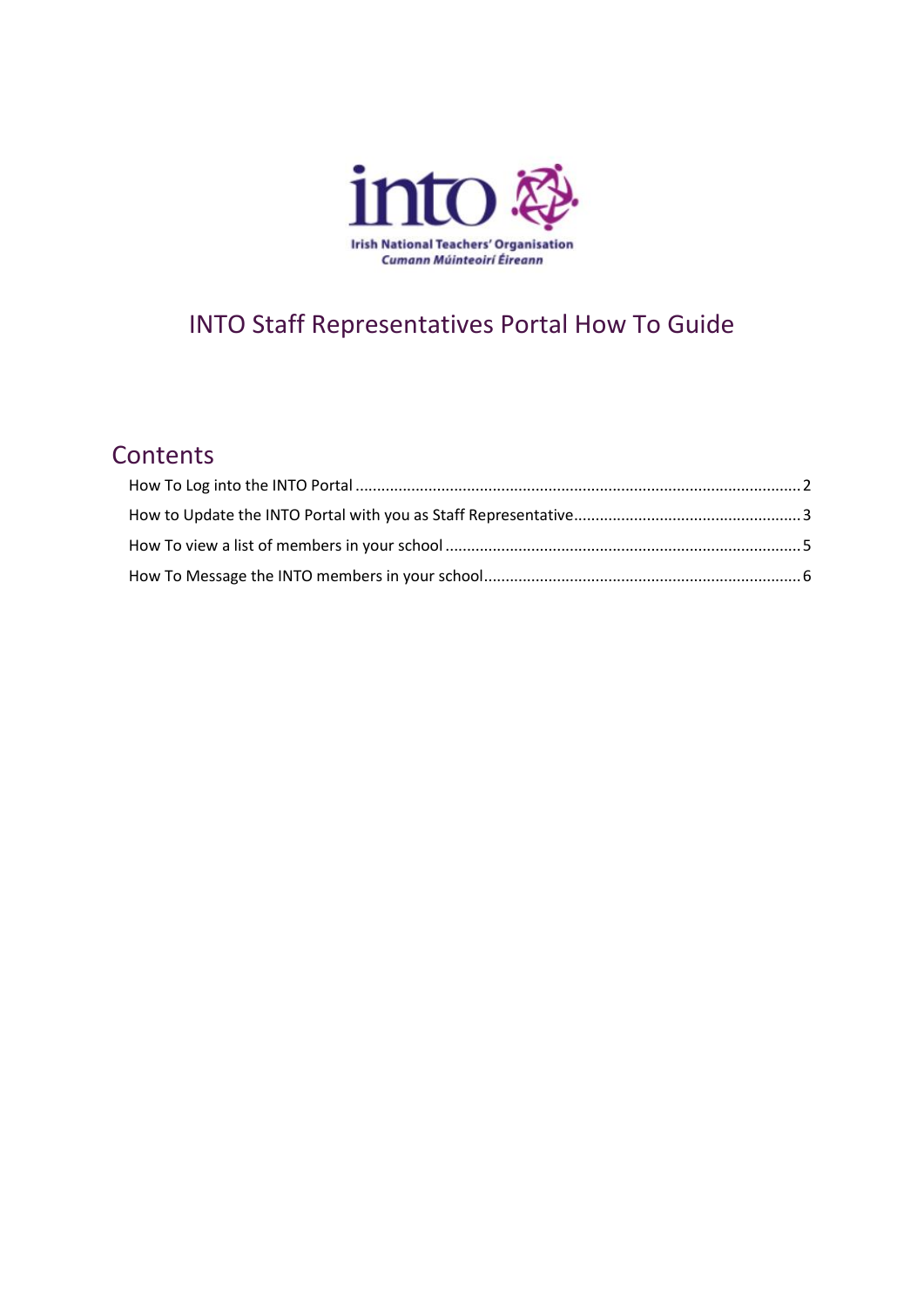## <span id="page-1-0"></span>How To Log into the INTO Portal

1. Go to www.into.ie



2. Click on Login & Enter your login details

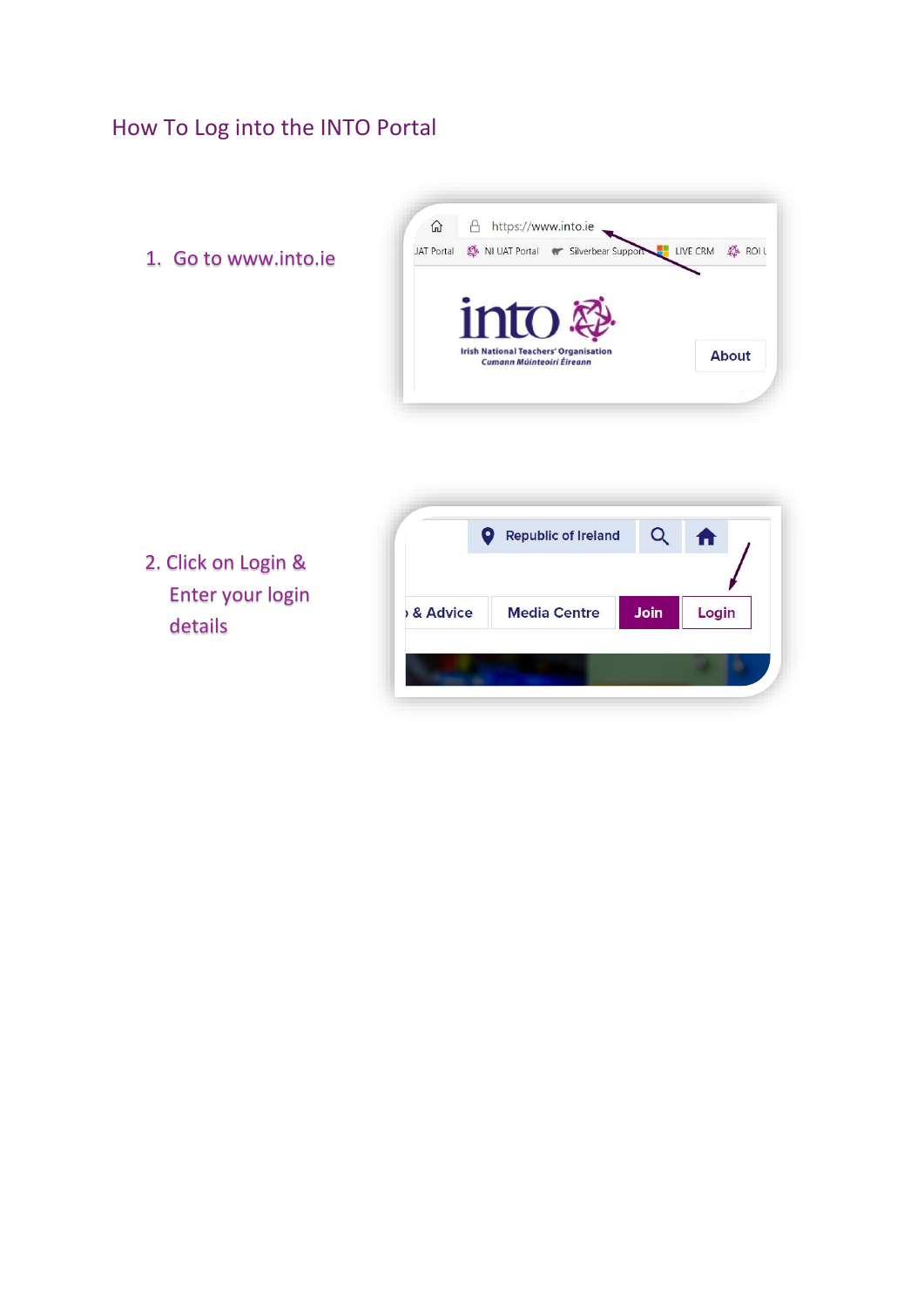#### <span id="page-2-0"></span>How to Update the INTO Portal with you as Staff Representative

1. Click on My Profile and then My School



2. You will then see the following information about your school:

| My School:                                      |                                 |                                                  |              |                        |                  |             |                                                                                                                    |
|-------------------------------------------------|---------------------------------|--------------------------------------------------|--------------|------------------------|------------------|-------------|--------------------------------------------------------------------------------------------------------------------|
|                                                 |                                 | here to fill in the Change of School Application |              |                        |                  |             | Please find details below of your school information held by INTO. If you need to update your school, please click |
| <b>School Name</b>                              | <b>School</b><br><b>Roll No</b> | <b>School Type</b>                               | EA<br>Region | <b>Address</b>         | <b>Town/City</b> | County      |                                                                                                                    |
| <b>ABBEY</b><br><b>GRAMMAR</b><br><b>SCHOOL</b> | 5420059                         | Secondary<br>(Grammar)<br>School                 | Sourthern    | 77<br>Ashgrove<br>Road | <b>NEWRY</b>     | <b>DOWN</b> | <b>View and</b><br><b>Update</b><br><b>Staff/School</b><br><b>Rep or</b><br><b>Principal</b>                       |

3. Click on View and Update Staff/School Rep or Principal to view those details.

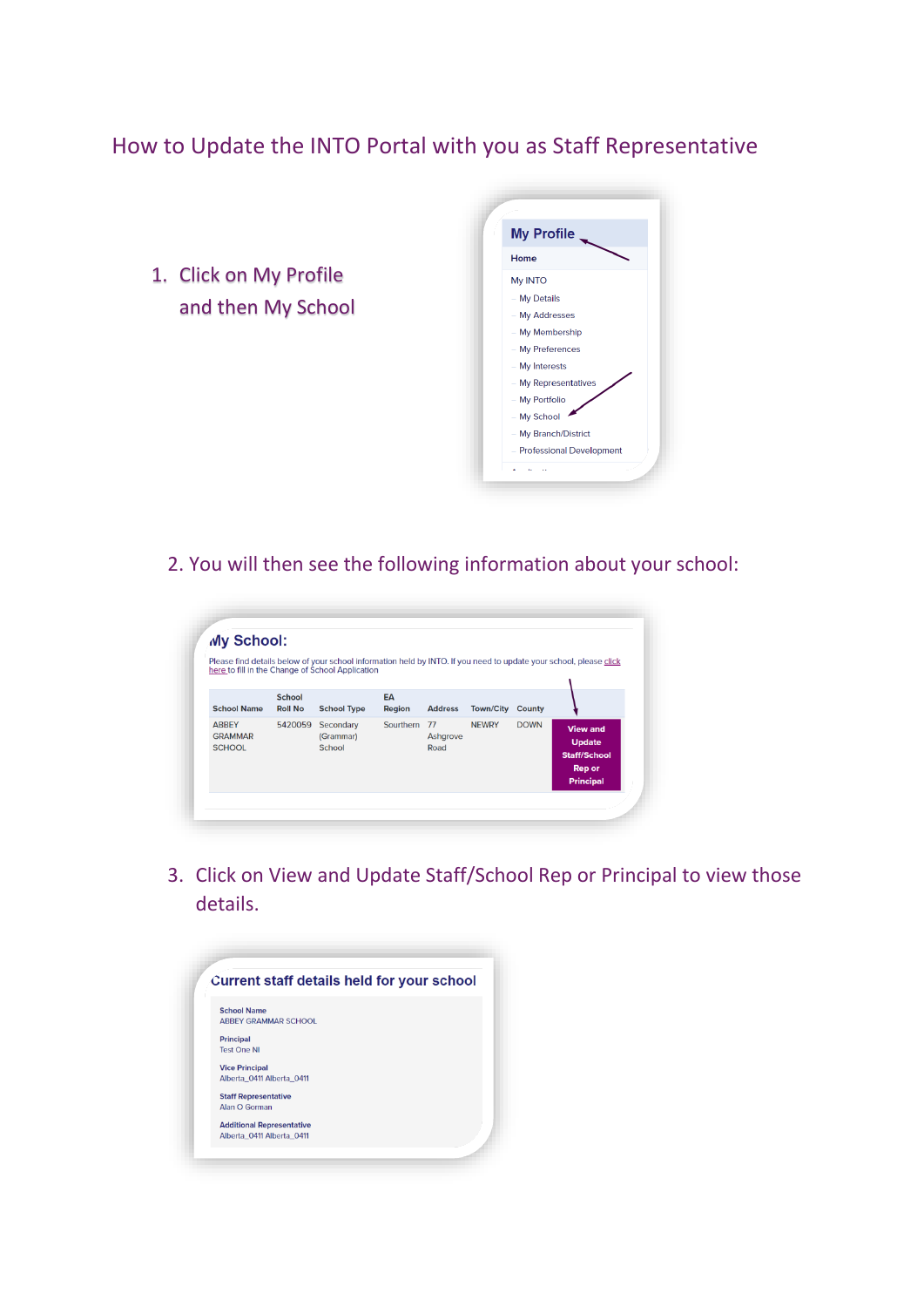4. You will see the buttons to update the various school roles:



5. Click on Save to make yourself the Staff rep or Principal.

**Please note** that clicking on SAVE will immediately change this record. You should not click on Save if you are not the current staff rep or principal in the school.





6. For assistance with ROI issues please email [ballots@into.ie](mailto:ballots@into.ie)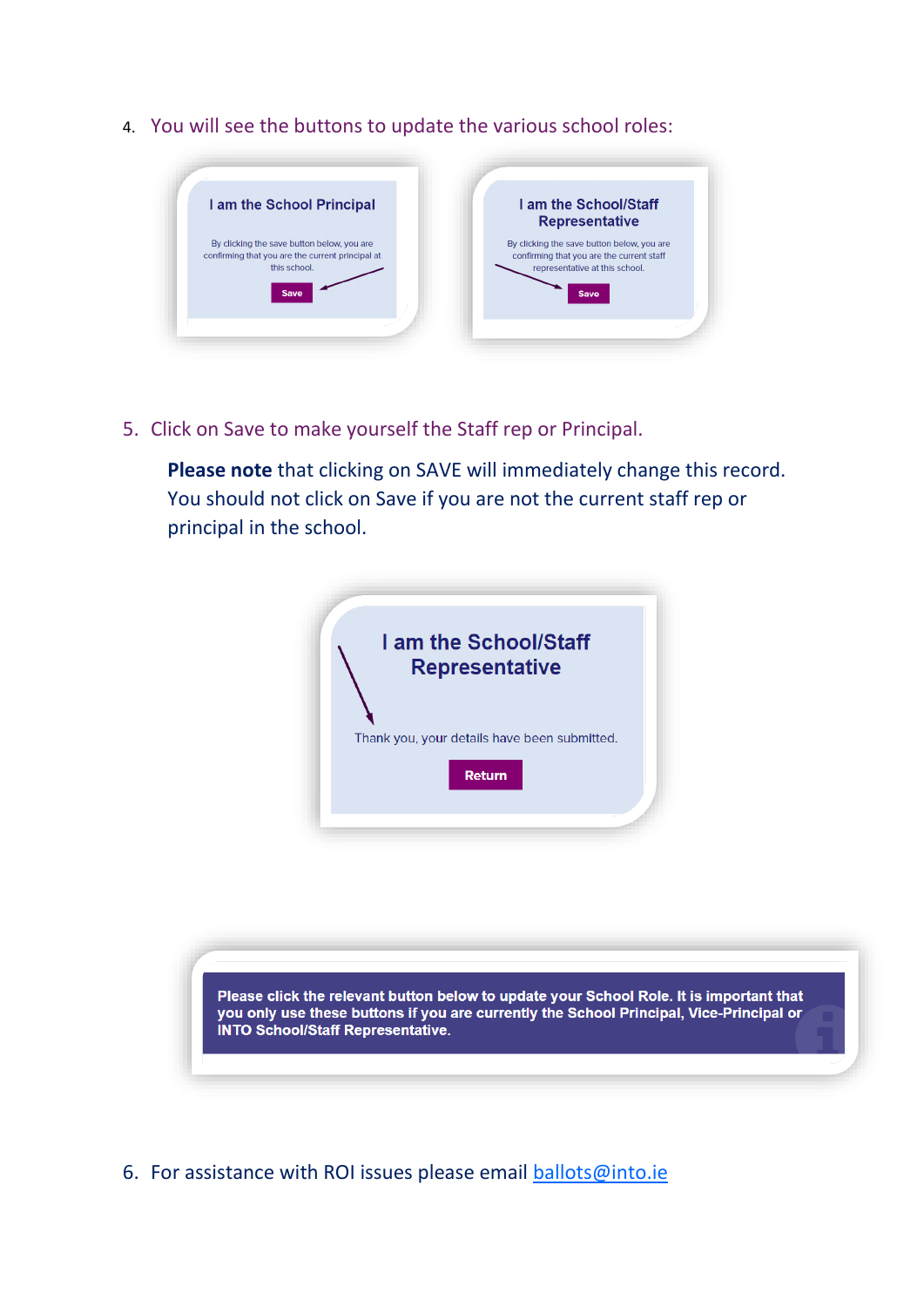#### <span id="page-4-0"></span>How To view a list of members in your school

1. Click on My Profile and then My School



#### 2. You will see the following information:

| <b>School Members ≁</b>                                                                          |                            |                   |                    |                           | <b>My School</b><br>My Branch/District<br><b>Professional Development</b> |
|--------------------------------------------------------------------------------------------------|----------------------------|-------------------|--------------------|---------------------------|---------------------------------------------------------------------------|
| This module is visible to Staff Reps only - Below you can see a list of members for your school: |                            |                   |                    |                           | <b>Applications</b>                                                       |
| <b>Name</b>                                                                                      | <b>Membership Category</b> | <b>Payroll No</b> | <b>Date Joined</b> | <b>Address Preference</b> | - My Applications                                                         |
| <b>Test Testing</b>                                                                              | <b>Voluntary Grammar</b>   | 223344            | 22/06/2020         | Home                      | <b>Start an Application</b>                                               |
| <b>Test One NI</b>                                                                               | Ordinary                   |                   | 31/08/2020         | Home                      |                                                                           |
| Owen Lee                                                                                         | <b>Voluntary Grammar</b>   | 097326            | 05/06/2003         | Home                      | Committees                                                                |
| New Member Test Two                                                                              | Ordinary                   |                   | 25/11/2020         | Home                      | Raise a Query                                                             |
| <b>Neill Down</b>                                                                                | <b>Voluntary Grammar</b>   | 102024            | 28/11/2011         | Home                      | <b>Message My Members</b>                                                 |
| <b>Joe King</b>                                                                                  | <b>Voluntary Grammar</b>   | 101829            | 15/07/2007         | Home                      |                                                                           |
| Ita Mellonn                                                                                      | Ordinary                   | 567893            | 31/08/2020         | Home                      |                                                                           |
| <b>Arran Niland</b>                                                                              | <b>Voluntary Grammar</b>   | 999941            | 31/12/1899         | Home                      |                                                                           |
| <b>Ann Serr</b>                                                                                  | <b>Voluntary Grammar</b>   | 092960            | 24/09/2007         | Home                      |                                                                           |
| <b>Alison Wunnderrland</b>                                                                       | <b>Voluntary Grammar</b>   | 999904            | 31/12/1899         | Home                      |                                                                           |
| Alberta 0411 Alberta 0411                                                                        | Honorary                   |                   | 04/11/2020         | Home                      |                                                                           |

- **List of INTO members in your school**
- **Note Address Preference for where the members ballot is posted to. Standard is to the school and Home is to their home address.**
- **You can download your list of members to Excel**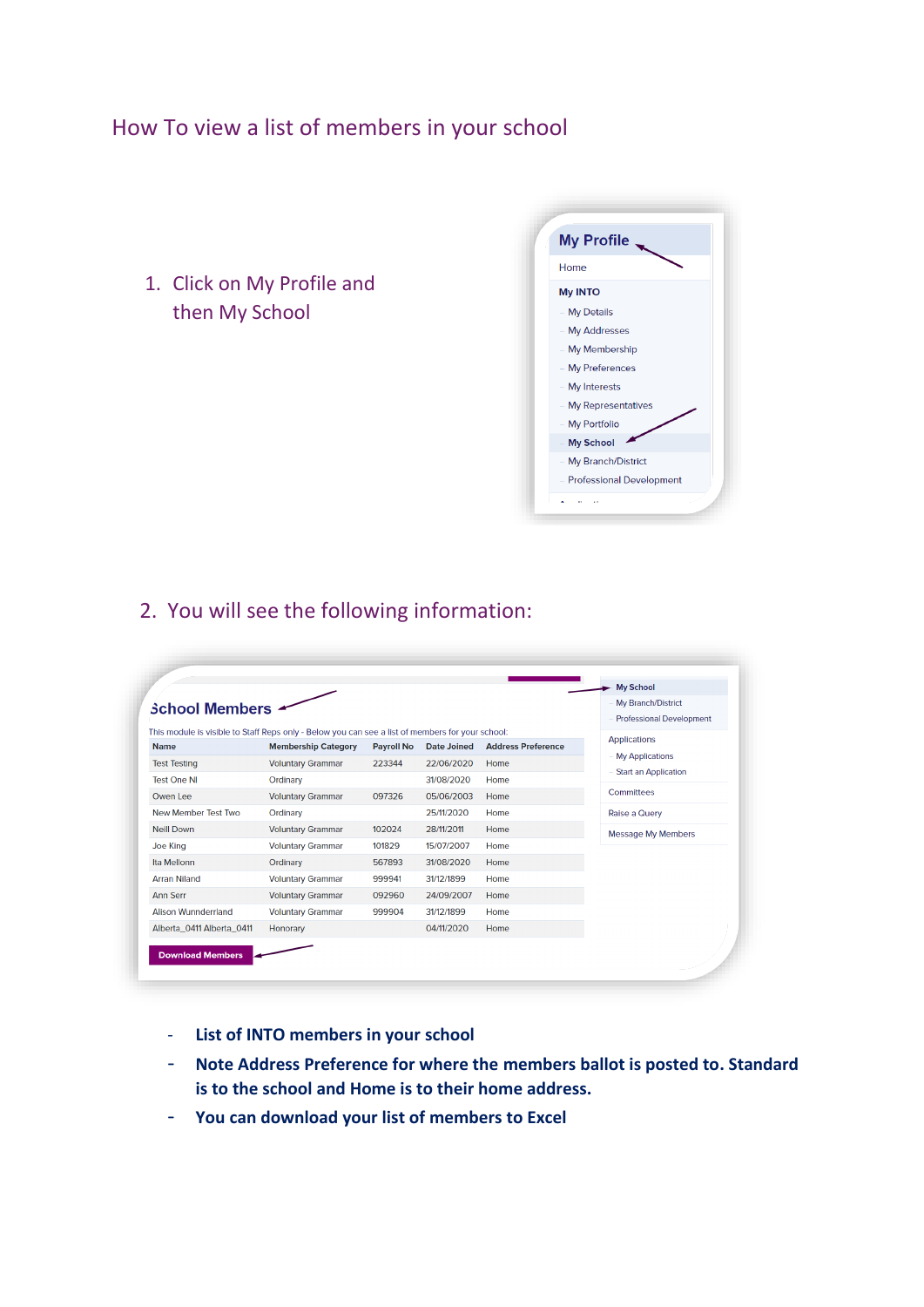## <span id="page-5-0"></span>How To Message the INTO members in your school

1. Click on Message My Members



2. You will see this page. Click on the box beside "Name" to select all members.

|   | < Back to Home                     |                    |                        |
|---|------------------------------------|--------------------|------------------------|
|   | <b>Staff/School Representative</b> |                    |                        |
|   | Number of recipients selected: 0   |                    |                        |
|   | <b>Name</b>                        | <b>Mobile</b>      | <b>Email</b>           |
|   | Alberta 0411 Alberta 0411          | 07968487811        | Alberta 041            |
|   | <b>Alison Wunnderrland</b>         | 447973514973       | jrath@abbey            |
| U | <b>Ann Serr</b>                    | 00353872313954     | agr@gmail.c            |
|   | <b>Arran Niland</b>                |                    |                        |
|   | Ita Mellonn                        |                    | alan.ni@test.          |
|   | Joe King                           |                    | paulinefriel@          |
|   | <b>Neill Down</b>                  | 447835566576       | dgordon499             |
|   | New Member Test Two                |                    | newmember              |
|   | Owen Lee                           | 447753801438       | sgallagher9            |
|   | <b>Test One NI</b>                 |                    | testoneni <sup>/</sup> |
|   | <b>Toet Toeting</b>                | <u> CELELELEVO</u> | $h \Omega^{+1}$        |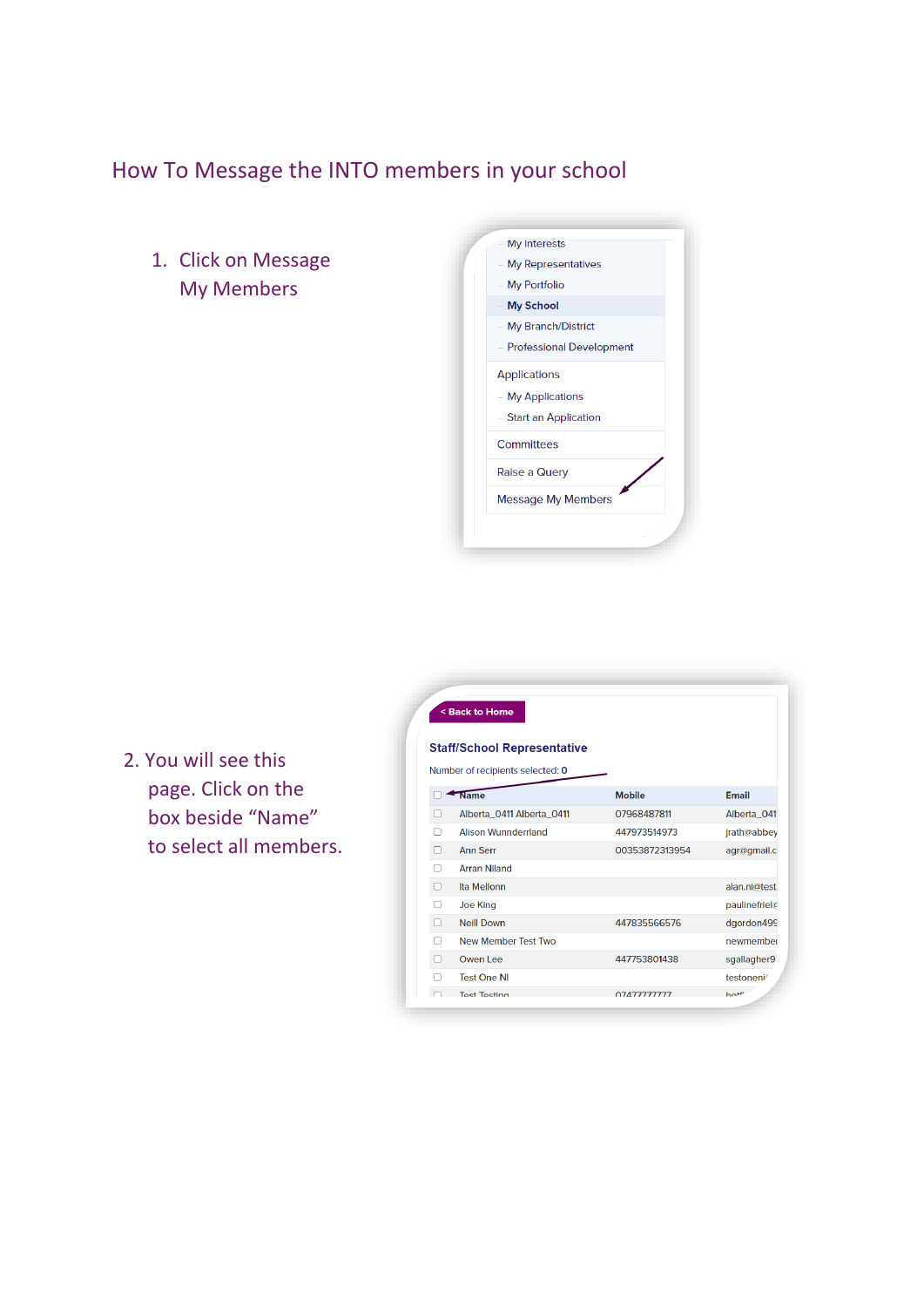3. Click on Message Members

| ø              | <b>Name</b>                |
|----------------|----------------------------|
| ø              | Alberta_0411 Alberta_0411  |
| $\overline{z}$ | <b>Alison Wunnderrland</b> |
| ø              | <b>Ann Serr</b>            |
| ø              | <b>Arran Niland</b>        |
| ø              | Ita Mellonn                |
| M              | <b>Joe King</b>            |
| ø              | <b>Neill Down</b>          |
| $\overline{z}$ | New Member Test Two        |
| $\overline{a}$ | Owen Lee                   |
| ø              | <b>Test One NI</b>         |
| ø              | <b>Test Testing</b>        |
|                | <b>Message Members</b>     |

#### 4. Select SMS or E-Mail

| < Back to Home                     |                 |
|------------------------------------|-----------------|
| <b>Staff/School Representative</b> |                 |
| Message Type:                      | <b>SMS</b><br>∩ |
|                                    | $\circ$ E-mail  |
|                                    | <b>Back</b>     |
| < Back to Home                     |                 |
|                                    |                 |